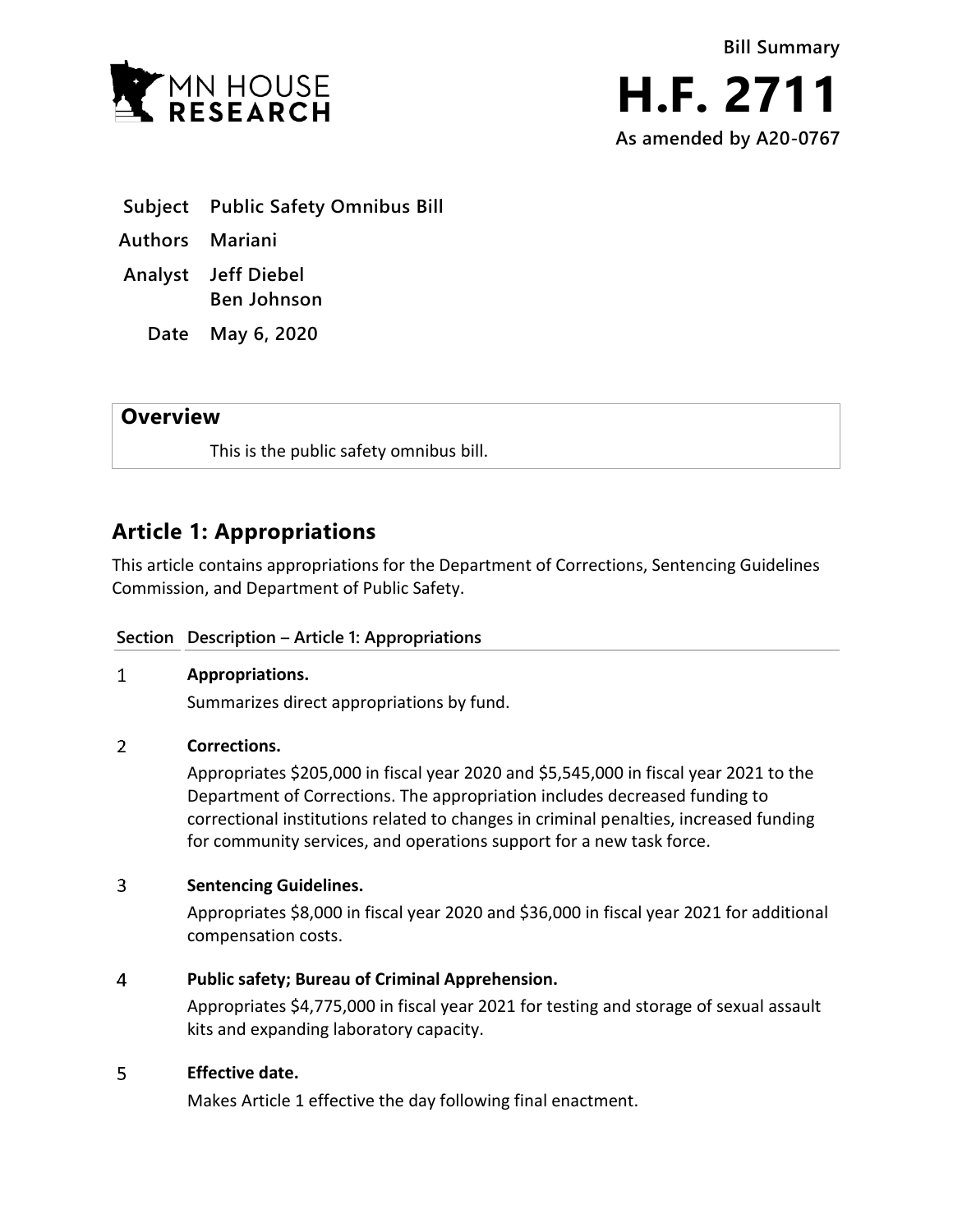# **Article 2: General Crime**

Article 2 makes changes to harassment crimes consistent with a recent supreme court decision, increases penalties for sex trafficking, and amends the crime of computer theft to include the unauthorized copying of stored data.

### **Section Description – Article 2: General Crime**

#### $\mathbf{1}$ **Right to terminate; procedure.**

Makes a conforming change consistent with the amendments to harassment crimes. **[H.F. 4137]**

#### $\overline{2}$ **Definitions.**

Adds a violation of section 609.322 (sex trafficking in the first degree) to the definition of "violent crime" in the section of law that permits increased sentences for certain dangerous and repeat felony offenders. **[H.F. 3070]**

#### $\overline{3}$ **Certain violations excepted.**

Removes a reference to a misdemeanor violation which is repealed in this bill. **[H.F. 3070]**

### $\overline{4}$ **Solicitation, inducement, and promotion of prostitution; sex trafficking in the first degree.**

Increases the maximum sentence of imprisonment for a person who commits sex trafficking in the first degree from 20 years to 25 years. Increases the maximum sentence of imprisonment for a person who commits sex trafficking in the first degree when any of four aggravating factors are present from 25 years to 30 years. **[H.F. 3070]**

### 5 **Solicitation, inducement, and promotion of prostitution; sex trafficking in the second degree.**

Increases the maximum sentence of imprisonment for a person who commits sex trafficking in the second degree from 15 years to 20 years. **[H.F. 3070]**

#### 6 **Patrons of prostitution; penalty.**

Makes a first offense for being a patron of a prostitute a gross misdemeanor regardless of where the offense takes place. Under current law, a first offense is a misdemeanor unless the offense takes place in a public place. Creates a new felony offense for a person who violates this section within ten years of a previous conviction for a prostitution or trafficking offense. **[H.F. 3070]**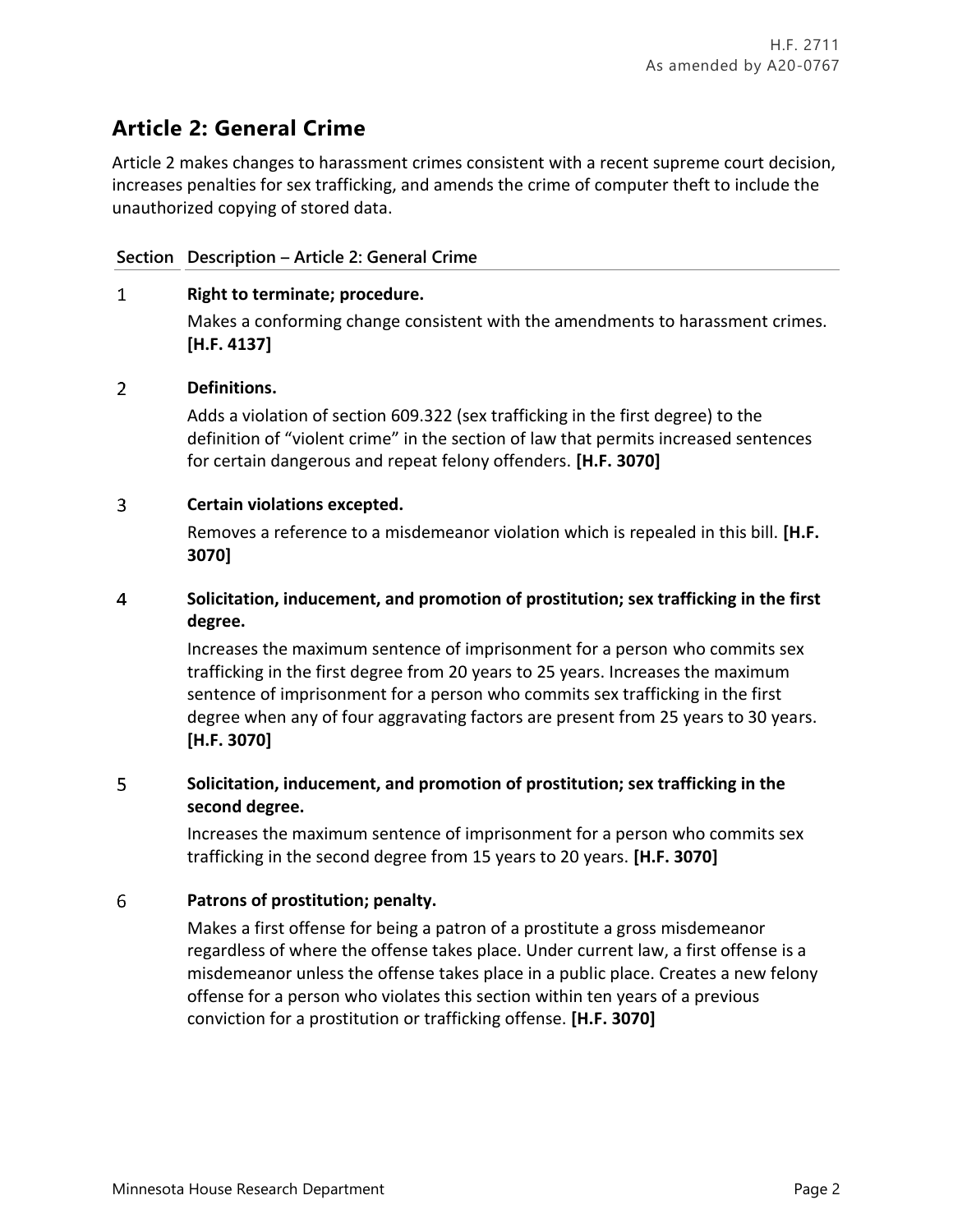### **Section Description – Article 2: General Crime**

 $\overline{7}$ **Community service in lieu of minimum fine.** Makes a conforming change based on the repeal of section 609.324, subdivision 3. **[H.F. 3070]**

#### 8 **Penalty assessment authorized.**

Makes a conforming change based on the repeal of section 609.324, subdivision 3. **[H.F. 3070]**

#### 9 **Penalty.**

Increases the maximum sentence of imprisonment for solicitation of children to engage in sexual conduct or electronic solicitation of children from three years to five years, and increases the maximum fine from \$5,000 to \$10,000. **[H.F. 3070]**

#### 10 **Harassment crimes.**

Defines "family or household members" and "substantial emotional distress" for the purposes of the subdivision and combines all terms currently defined in the subdivision into a single paragraph. Establishes the mental state of intending to kill, injure, harass, or intimidate another person as an element of the crime of harassment. Establishes a causation element in the crime of harassment requiring that harassing conduct either place another in reasonable fear of substantial bodily harm or cause substantial emotional distress. **[H.F. 4137]**

#### 11 **Aggravated violations.**

Makes a conforming change consistent with the amendments to harassment crimes. **[H.F. 4137]**

#### 12 **Crime defined; obscene call.**

Establishes elements related to the actor's mental state and the causation of the conduct in the crime of placing repeated phone call. **[H.F. 4137]**

#### 13 **Misdemeanors.**

Establishes elements related to the actor's mental state and the causation of the conduct in the crime of repeatedly sending mail to another. **[H.F. 4137]**

#### 14 **Data.**

Creates a definition of "data" in the list of definitions as used in computer crime statutes. **[H.F. 3869]**

#### 15 **Acts.**

Establishes a crime if someone intentionally, and without authorization, copies any computer software or data and uses, alters, transfers, retains, or publishes that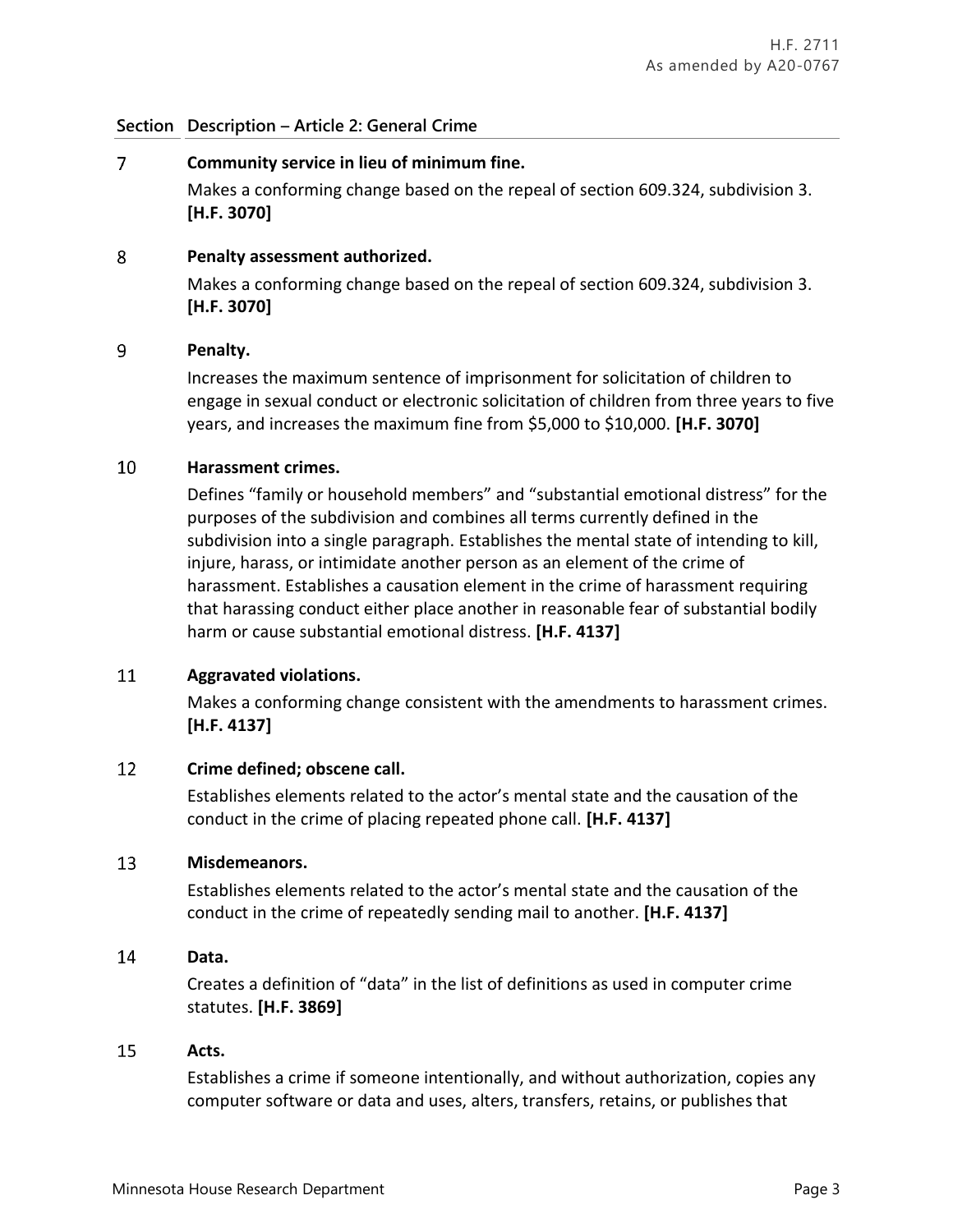### **Section Description – Article 2: General Crime**

software or data. Further makes it a crime to intentionally retain copies of any computer software or data beyond the individual's authority. **[H.F. 3869]**

#### 16 **Sentencing guidelines modification.**

Directs the Minnesota Sentencing Guidelines Commission to review and consider modifying the sex offender grid based on the changes made to the penalties for sex trafficking offenses. **[H.F. 3070]**

#### 17 **Repealer.**

Repeals section 609.324, subdivision 3, the misdemeanor offense of being a patron of a prostitute in a place other than a public place. **[H.F. 3070]**

Repeals Minnesota Statutes, section 609.749, subdivisions 1 (Definition) and 1a (No proof of specific intent required). **[H.F. 4137]**

# **Article 3: Other Policy**

This article makes changes to public safety policy.

### **Section Description – Article 3: Other Policy**

#### $\mathbf{1}$ **Peace officer.**

Removes limitations on when a conservation officer qualifies as a "peace officer" under the DWI chapter. **[H.F. 1149]**

#### $\overline{2}$ **Feminine hygiene.**

Requires the commissioner of corrections to provide free feminine hygiene products to female inmates. **[H.F. 3772]**

#### $\overline{3}$ **American Indian cultural program.**

Re-names the American Indian counseling program as the American Indian cultural program. **[H.F. 3772]**

#### $\overline{4}$ **Charges to counties.**

Modifies how the commissioner of corrections determines the per diem cost of confinement for juvenile offenders. **[H.F. 3772]**

#### 5 **Unmanned aerial vehicle prohibition.**

Creates the misdemeanor crime of operating a drone in the airspace above a state prison or other property controlled by the commissioner of corrections. A gross misdemeanor penalty would be applied to those who operate a drone in violation of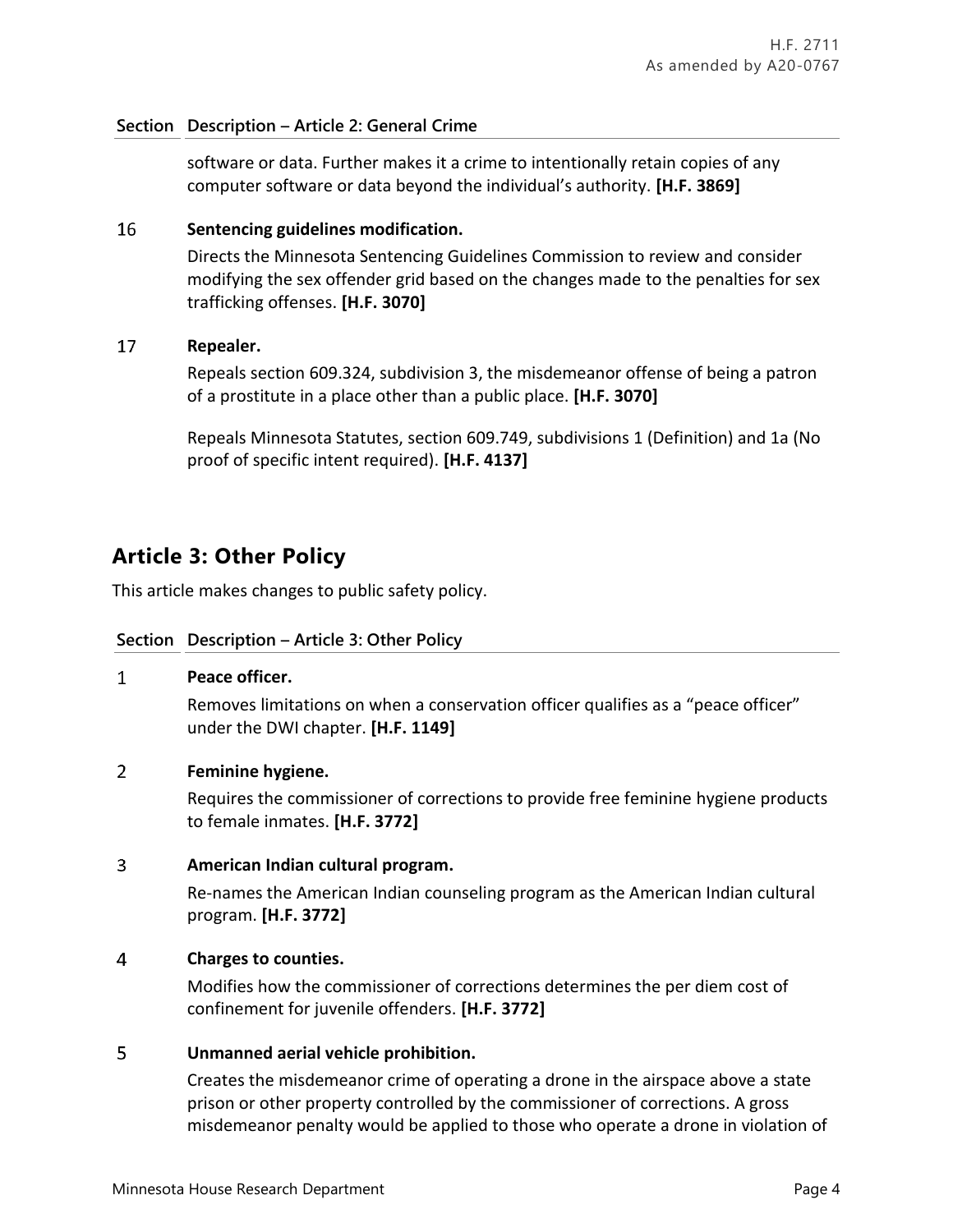### **Section Description – Article 3: Other Policy**

the proposed law while using the drone to record images or to introduce contraband into a prison. **[H.F. 3911]**

#### 6 **Requirements.**

Removes punishment of an offender as an objective of the intensive community supervision program. **[H.F. 3772]**

#### $\overline{7}$ **Submission and storage of sexual assault examination kits.**

**(a)** Requires each unrestricted sexual assault examination kit to be tested and requires the kit to be retained indefinitely after being tested by the law enforcement agency investigating the case.

**(b)** Requires restricted sexual assault examination kits to be submitted to the BCA within 60 days and for the BCA to store the kits for at least 30 months. **[H.F. 4540 and H.F. 2983]**

#### 8 **Uniform consent form.**

Directs the BCA to develop and distribute a uniform sexual assault examination kit consent form for victims of sexual violence. **[H.F. 4540 and H.F. 2983]**

#### 9 **Web database requirement.**

Requires the BCA to create a searchable web database where victims may determine the status of their sexual assault examination kits. **[H.F. 4540 and H.F. 2983]**

#### 10 **Eyewitness identification policies required.**

Requires the POST Board to develop, and law enforcement agencies to adopt, policies on eyewitness identification.

**Subd. 1. Statewide model policy required.** Directs the Board of Peace Officers Standards and Training to develop a model policy by November 1, 2020, that articulates best practices for eyewitness identification. The policy must require that: (1) the person administering a lineup be unaware of the suspect or be unaware of which lineup member is being viewed; (2) the witness be given introductory instructions including the statement that the perpetrator may or may not be in the lineup; (3) the lineup include "fillers" that match the description of the suspect; and (4) the witness give a statement that articulates the level of confidence in the identification.

**Subd. 2. Agency policies required.** Requires chief law enforcement officers to adopt and implement a policy that is substantially similar to the policy developed under subdivision 1. The policy must be adopted by February 1, 2021.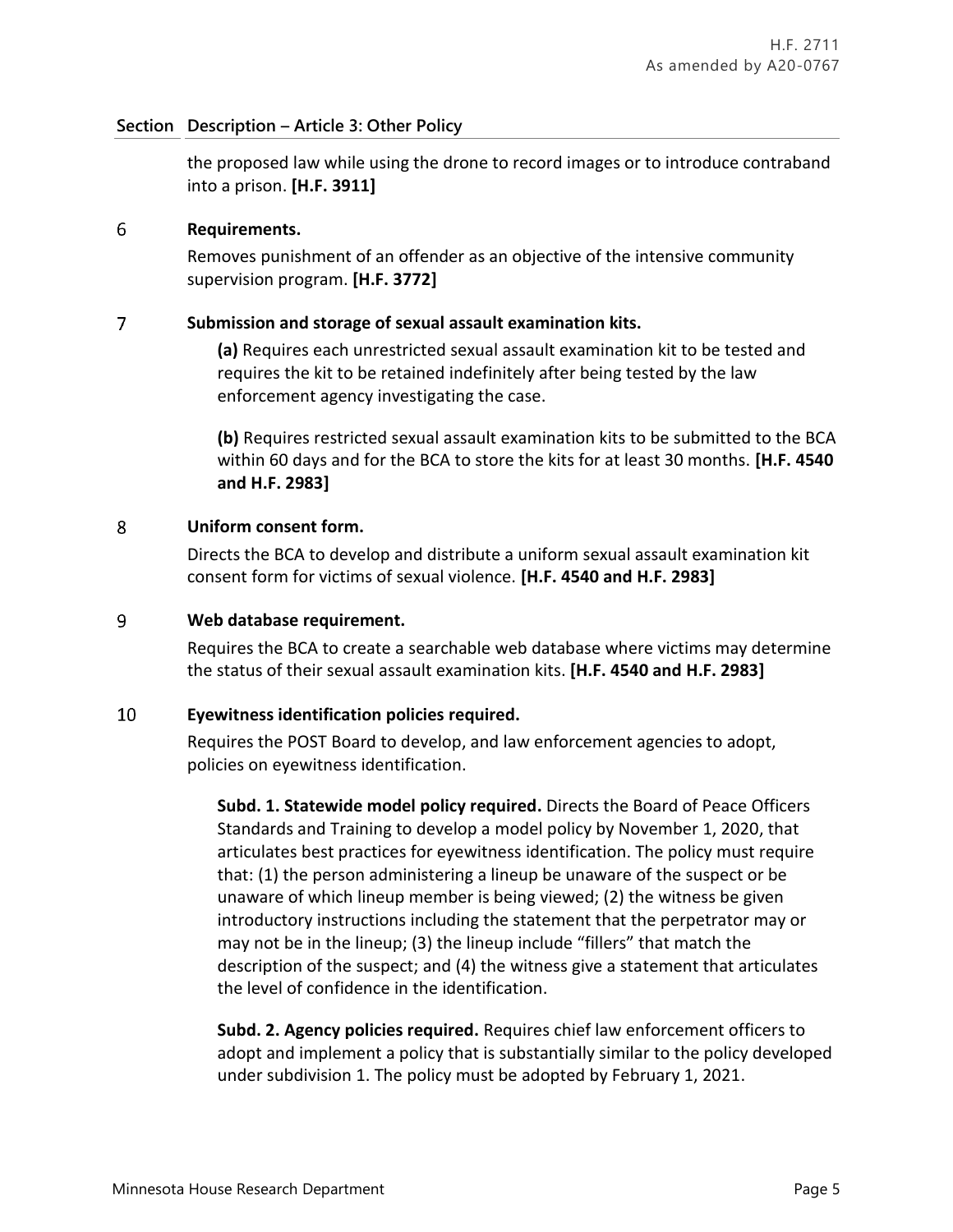### **Section Description – Article 3: Other Policy**

**Subd. 3. Admissibility of evidence not impacted.** States that nothing in this new section of law is intended to preclude the admissibility of relevant evidence or affect the standards governing the admissibility of evidence. **[H.F. 627]**

#### 11 **Acceptance of private funds; appropriation.**

Permits the commissioner of public safety to accept donations to carry out the purposes of chapter 299A, requires those funds to be deposited in an account in the special revenue fund, and appropriates that money to the commissioner for the purposes for which it was given. **[H.F. 3675]**

#### 12 **Task force on sentencing for aiding and abetting felony murder.**

Establishes a task force to review statutes and data related to charging, convicting, and sentencing individuals who aid and abet the commission of felony murder.

**Subd. 1. Definitions.** Defines the terms "aiding and abetting" and "felony murder" for the purposes of the task force.

**Subd. 2. Establishment.** Establishes a task force to collect and analyze data related to sentencing individuals for aiding and abetting felony murder.

**Subd. 3. Membership.** Identifies the 12 members of the task force.

**Subd. 4. Officers; meetings.** Provides for the election of a chair, vice-chair, and any other necessary members of the task force. Requires the commissioner of corrections to convene the first meeting of the task force by August 1, 2020. Directs the task force to meet at least monthly and provides that the meetings are subject to the open meetings law. Directs the task force to request the cooperation of state agencies, academics, and others.

**Subd. 5. Duties.** Establishes duties for the task force including collecting and analyzing data related to charges and sentences for individuals convicted of aiding and abetting felony murder, reviewing relevant statutes, receiving input from victims and offenders; analyzing the benefits and unintended consequences of Minnesota's laws related to charging, convicting, and sentencing individuals for aiding and abetting felony murder; and making recommendations to the legislature.

**Subd. 6. Report.** Directs the task force to submit a report by January 15, 2021.

**Subd. 7. Expiration.** Provides that the task force expires the day after it submits the required report. **[H.F. 3976]**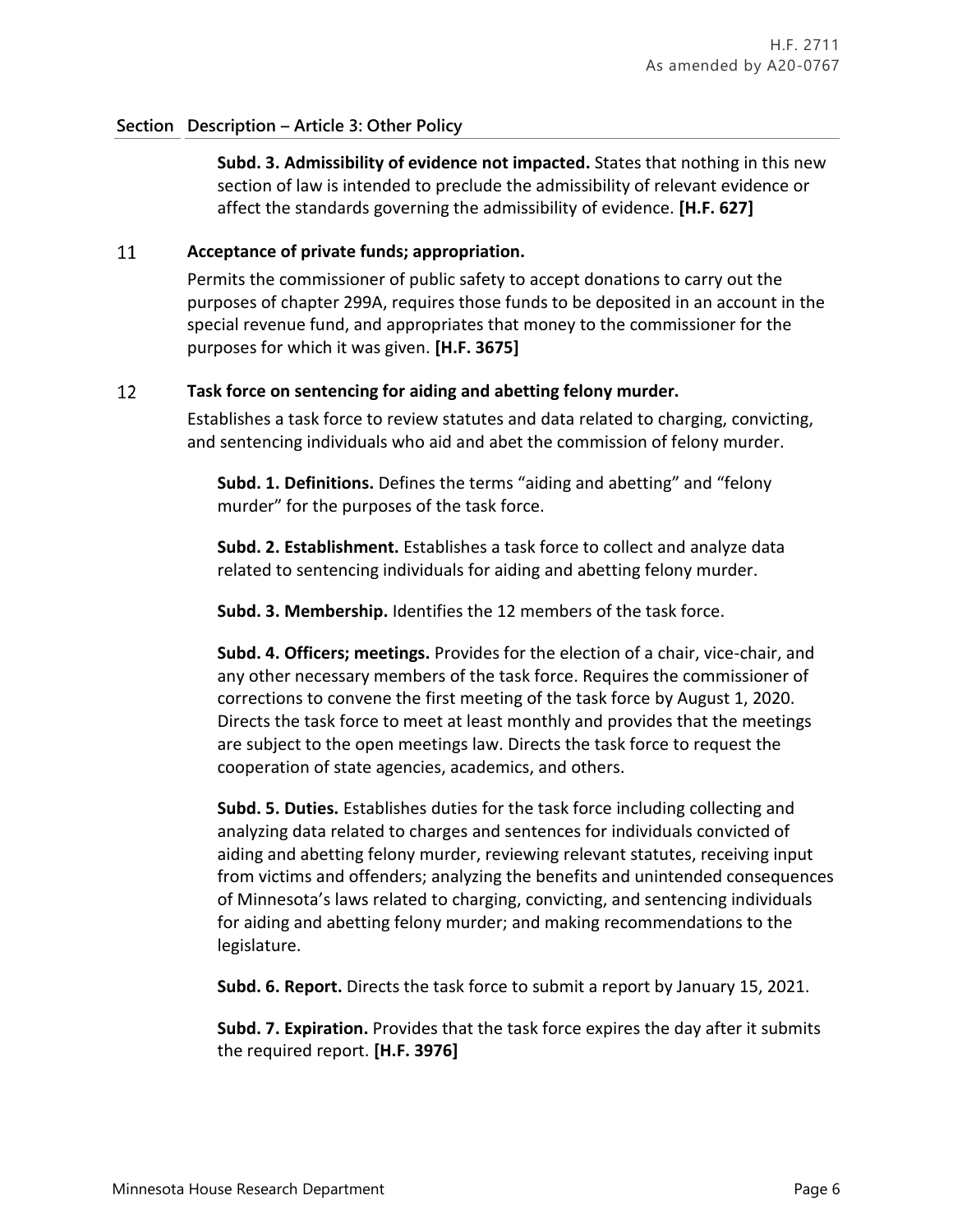### **Section Description – Article 3: Other Policy**

### 13 **Repealer.** Repeals an obsolete provision related to juvenile offender reimbursement and a redundant provision related to the Ramsey County Community Corrections Department. **[H.F. 3772]**

## **Article 4: Controlled Substances**

This article contains a variety of revisions to the controlled substance schedules proposed by the Board of Pharmacy and establishes new thresholds for crimes involving the possession of marijuana based on amount of marijuana a person possesses.

### **Section Description – Article 4: Controlled Substances**

#### $\mathbf{1}$ **Schedule I.**

Adds substances to Schedule I of the statutory controlled substances schedules. The new drugs include opioid and fentanyl analogs, synthetic cannabinoids, and some benzodiazepines (related to Valium). (Schedule I drugs are those that have a high potential for abuse, no currently accepted medical use, and a lack of accepted safety for use under medical supervision.) **[H.F. 2385]**

#### $\overline{2}$ **Schedule II.**

Adds the FDA-approved medication dronabinol to Schedule II, which is consistent with current federal drug schedules. Dronabinol is synthetic THC that has been approved for loss of appetite and weight loss in patients with AIDS; and for nausea and vomiting associated with cancer chemotherapy. (Schedule II drugs are those that have a high potential for abuse, currently accepted medical uses, and that abuse may lead to severe psychological or physical dependence.) **[H.F. 2385]**

#### $\overline{3}$ **Schedule V.**

Adds gabapentin, which is used to treat seizures and pain, to Schedule V. Also adds epidiolex—which contains CBD—to Schedule V. (Schedule V drugs are those that have a lower potential for abuse than drugs on Schedule IV, currently accepted medical uses, and abuse may lead to limited physical or psychological dependence. **[H.F. 2385]**

#### 4 **Sale crimes.**

Provides that a person who unlawfully sells a total weight of more than 42.5 grams of a mixture containing marijuana or tetrahydrocannibinols is guilty of a fifth degree controlled substances crime. **[H.F. 2013]**